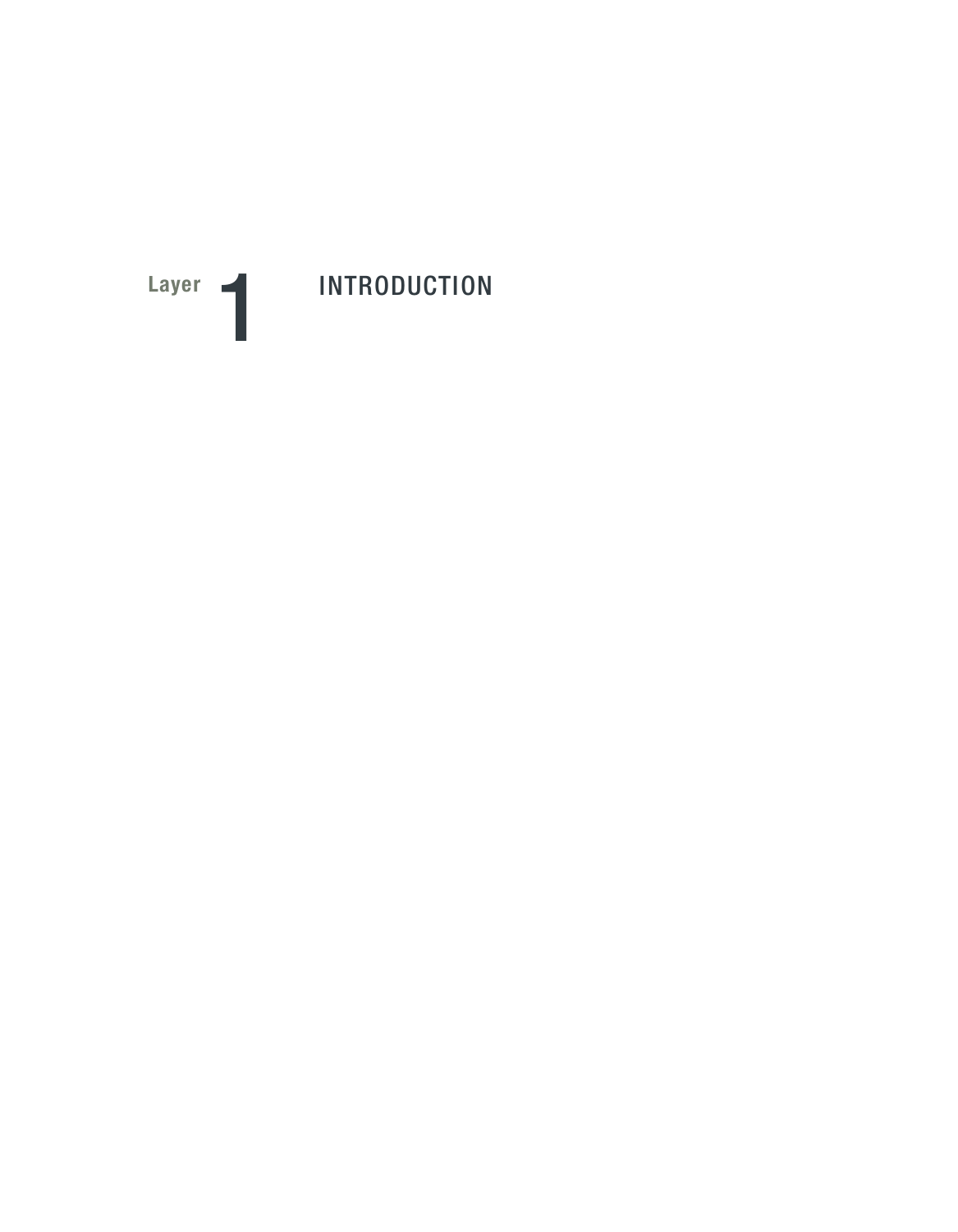**1.1**

Astronaut Edwin E. "Buzz" Aldrin on the surface of the moon, July 21, 1969. Aldrin is looking down at the systemized list of mission procedures sewn onto the surface of his left sleeve.

2 **LAYER 1999** The control of the control of the control of the control of the control of the control of the control of the control of the control of the control of the control of the control of the control of the control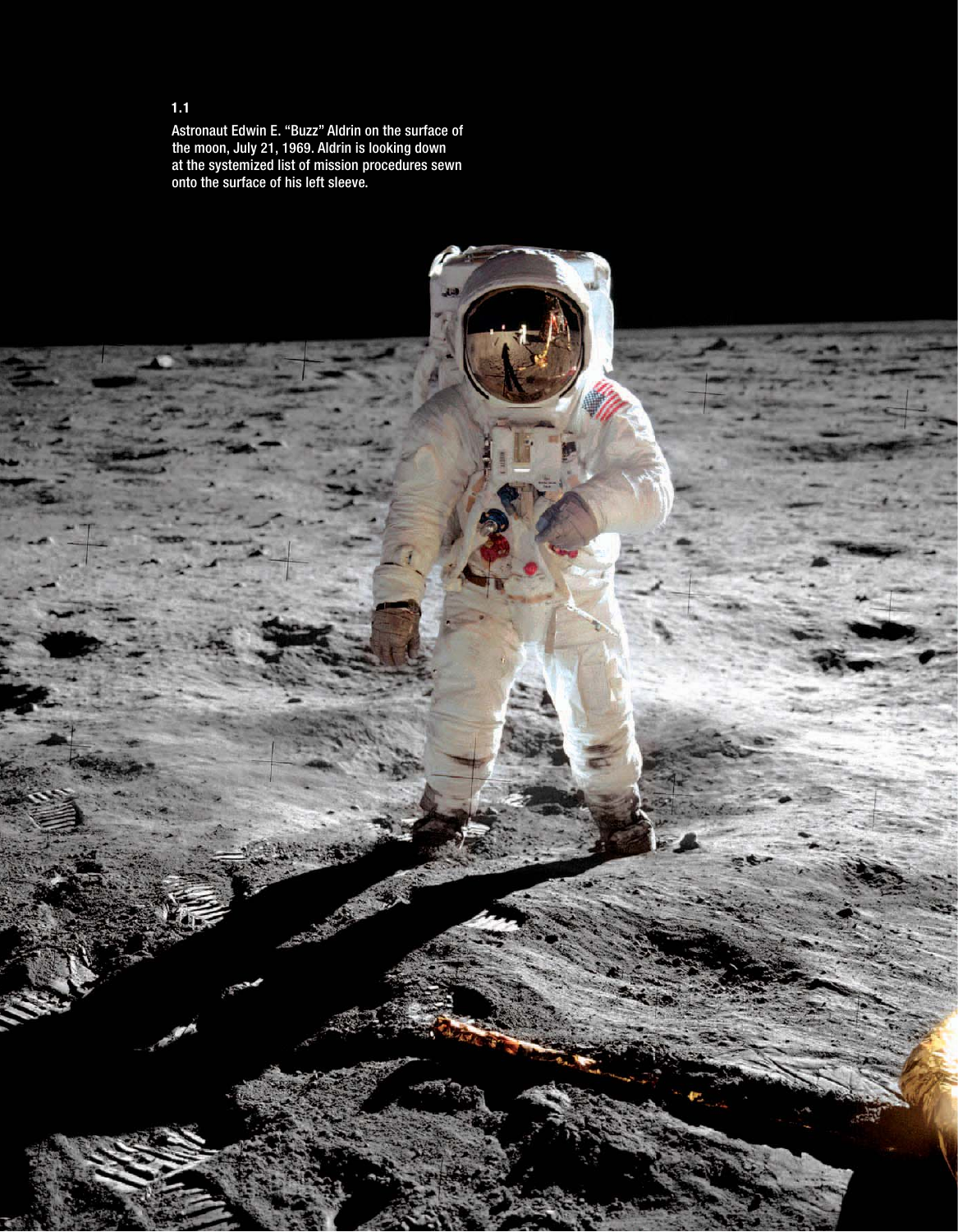#### Why is this spacesuit soft?

On July 21, 1969, only 21 layers of fabric, most gossamer-thin, stood between the skin of Neil Armstrong and Buzz Aldrin and the lethal desolation of a lunar vacuum.

Most if not all of the functions of these layers could easily have been reduced to one or two hard layers of fiberglass or aluminum; indeed, many such "hard" suits were proposed and crafted during the era of Apollo. Both visually and organizationally simpler than their soft counterpart, such suits were arguably more efficient in their ease of movement, protectiveness, weight, and other measures.<sup>1</sup>

#### Yet these were not used. Why?

The story of the Apollo spacesuit is the surprising tale of an unexpected victory: that of Playtex, maker of bras and girdles, over the large military-industrial contractors better positioned to secure the spacesuit contract. This book tells the story of this victory, and analyzes both the Playtex suit—a 21-layer, complex assemblage—and its "hard" competitors. It is the clean lines of the latter that have traditionally captured designers' imaginations: one noted critic described the AX-3 "hard" suit as "the most beautiful designed object I have ever seen."2

In contrast to these "hard" suits, Playtex's A7L has traditionally been seen as a messy, almost embarrassing compromise.<sup>3</sup> Yet, this book argues, we are in dire need of a language to describe, and create, such elegant, adapted "softness." At a time when contemporary design discourse is turning again to a systems vernacular (albeit in a biological guise), $4$  the story of the Apollo spacesuit is an essential counterexample.

Against this background, the consideration of alternatives to the A7L leads us not just to the hard, military-industrial prototypes that presented alternative strategies for spacesuit design, but to a deeper kind of system proposal, that for modifying the human body itself to allow space exploration. This earlier proposal, which coined the new word "cyborg,"<sup>5</sup> was rooted not in science fiction but rather in the same language of systems and control—cybernetics—that was to characterize the space race as a whole.

The resulting systems of military-industrial control, first developed to build the complex nuclear missiles on which NASA's rockets depended, proved enormously successful throughout the space race. Coordinating 300,000 individuals, 20,000 contractors, and innumerable physical systems, the Apollo program's "space-age management"<sup>6</sup> allowed a logistical network of unprecedented complexity to reach the singular goal of landing Americans on the moon.

Yet, despite the optimism of the 1958 "cyborg" proposal, such techniques proved enduringly inadequate when it came to designing for the human body. Again and again, alternatives to the Playtex A7L would propose "engineering man for space," and, again and again, the human body aggressively resisted such encroachments. In the final reckoning, it was only when traditional engineering firms proved consistently incapable of integrating the human body into system requirements that Playtex's proposal, and the company's intimate expertise, was accepted by NASA.

And so, in an unexpected adaptation that recalls recent work on the dynamics of evolutionary change (see Layer 20), the spacesuit worn on the moon was not developed from military-industrial expertise, but rather from underwear. And, instead of being engineered *de novo*, each Apollo suit was custom-fitted and sewn to fit its occupant alone.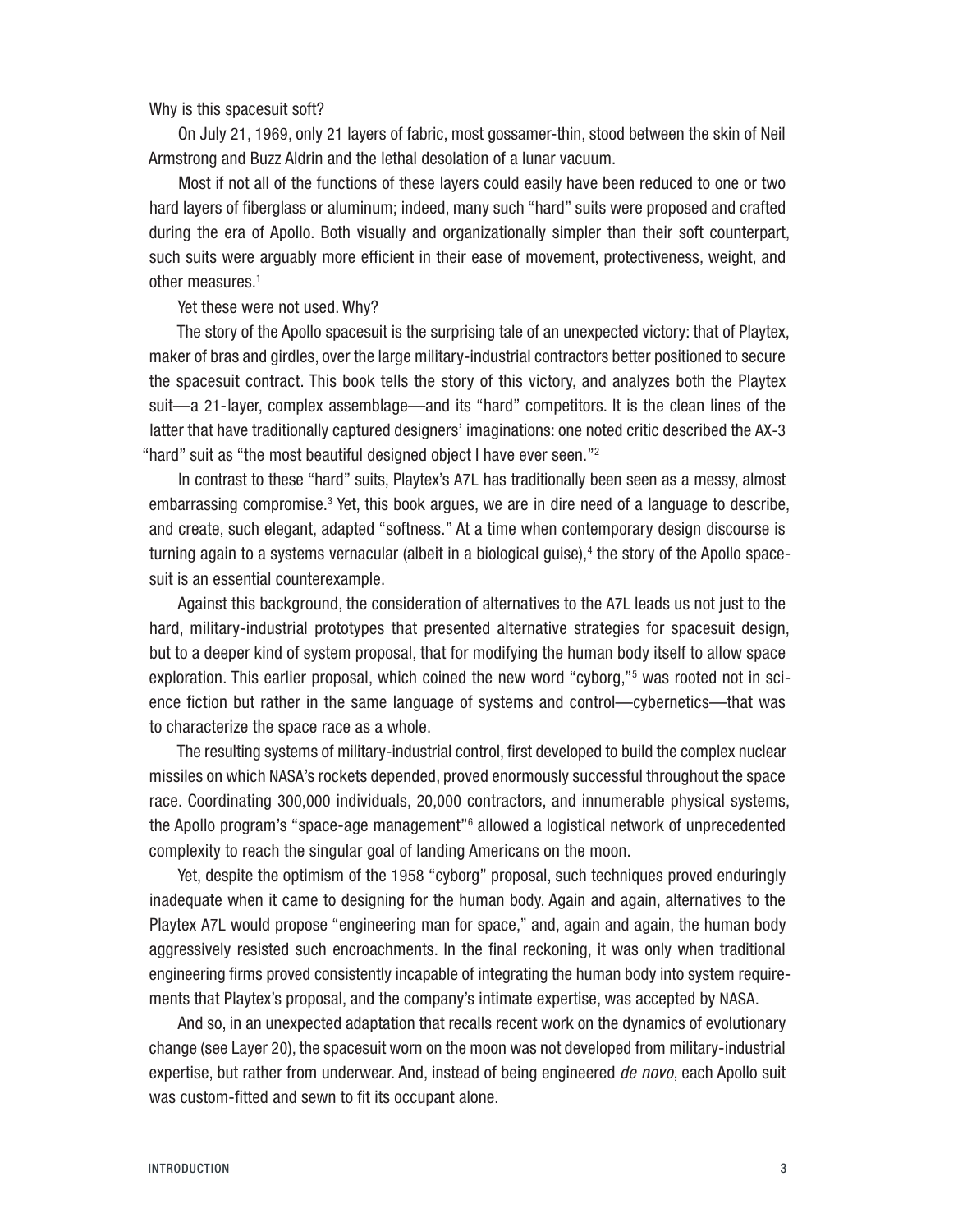

## **1.2**

The organizational and physical scale of Apollo: personnel atop the 402-foot mobile service structure look back at the Apollo 11 spacecraft as the tower is moved away during a countdown demonstration test, Kennedy Space Center, July 11, 1969.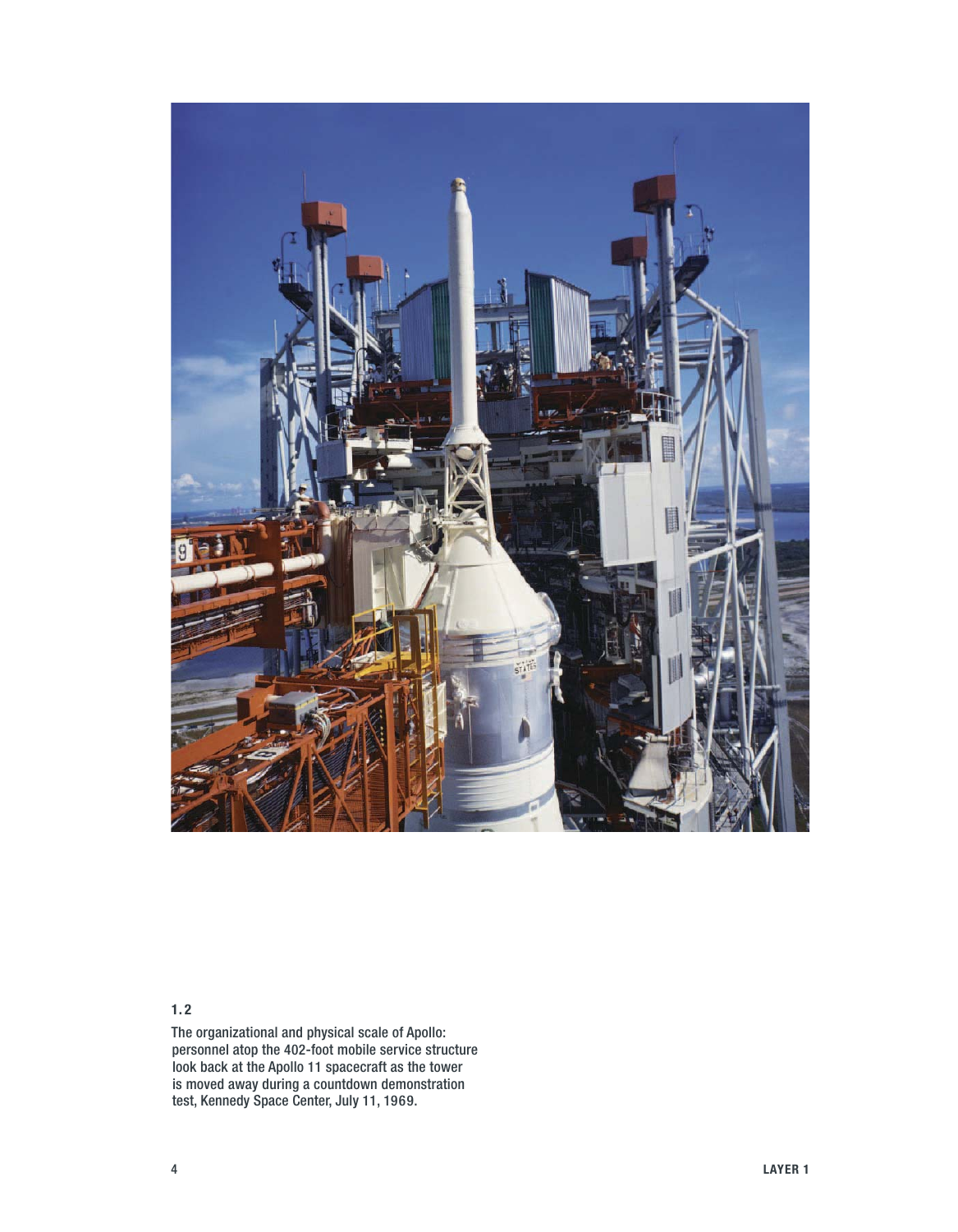### **21 LAYERS**

The 21-layer A7L has a multilayered history. It was both influenced by, and influenced, fields from haute couture to medicine. To write a single, linear narrative of its creation would not only be difficult, it would deny the very quality of the object that makes it worthy of research: its openended complexity. The evolution of the Apollo suit provides a connective tissue to astonishingly disparate yet individually essential strands of material and visual culture, technology, and design.

This book abandons a linear tale for a collection of 21 layered essays, each addressing a topic relevant to the history of the suit, the body, and technology in the twentieth century. Holding a mirror to the adaptive, additive history of the suit itself, these layers form a sequence of 21 cross sections, or historical samples, that correspond both literally and figuratively to the 21 layers of the Apollo spacesuit.

### **Definition of Space**

The first subsequent layer involves the discovery—both intellectually and physically—of "space" as an environment hostile to man. Occurring in the late eighteenth century, discoveries of mankind's limitations were tied together with an interest in man's own inner workings, projected to be as machine-like as the clockwork automata that provided a parallel fascination to early aviation. Space became defined, crucially, as the environment we need technology to enter.

### **The New Look**

From this backward glance, the next layer serves as a "new look" at the postwar twentieth century. Christian Dior's fashion innovations of 1947 are used to explore a variety of themes that will be referenced throughout the book: the lessons learned by postwar business from the war effort, the focus on surface culture and the fashion cycle as engineered by a postwar consumer economy, and the onsets of new materials and techniques in the manufacture of daily life.

#### **The New Look in Defense Planning**

From the world of couture, the phrase "new look" became shorthand for a range of postwar transformations, not least the changes wrought by President Dwight Eisenhower in the management of postwar defense. Abandoning the standing army, Eisenhower committed the nation to a "New Look in Defense Planning,"7 which emphasized nuclear technology and close collaboration between the military, industry, and academia. We are all too familiar with the legacy of this "military-industrial complex," but attention here is given to its particular institutional origins in the Atlas missile program, and the establishment therein of the standards of systems engineering and management that would serve as the institutional infrastructure of the entire Cold War space race.

#### **Flight and Suits**

From the human origins of space-age management, we turn to the humble origins of human protection against altitude, and the birth of the latex pressure suit in the barnstorming aviation culture of the interwar years. Although associated from their origin with futuristic visions, these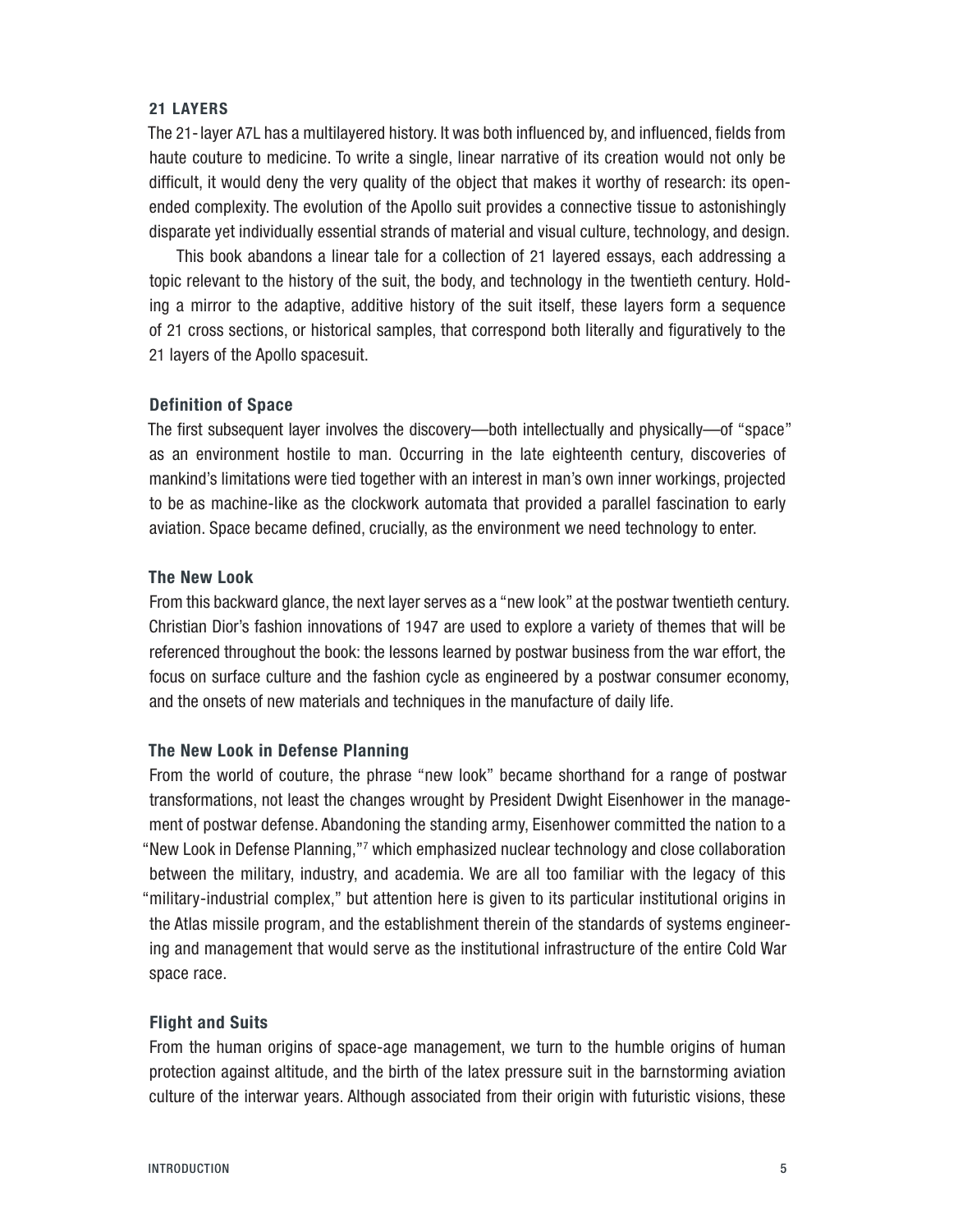first high-altitude "space suits" were less technocratic achievements than feats of adaptation. In 1934 such a hand-formed "tire shaped like a man" brought aviator Wiley Post to the limits of the stratosphere.

# **Cyborg**

While primitive suits inspired by Post's were investigated by the armed forces after World War II, more synthetic notions of man in space gained credence. Notable was the neologism "cyborg," a man-machine hybrid proposed by Nathan Kline and Manfred Clynes. Clynes, a mathematician and analog computer expert, and Kline, a psychopharmacologist, proposed that instead of carrying an earthlike environment with him, the biochemistry and homeostatic functioning of man should itself be adapted for space travel. Grounded in the same theories of cybernetic control that shaped parallel advances in systems management, the cyborg concept for space exploration was studied intensively before its eventual abandonment in 1966.

# **Flight Suit to Space Suit**

Soon after, however, came the launch of Sputnik. With the Soviet achievement, the United States accelerated its space efforts, borrowing missiles and management systems from the armed services and hastily adapting high-altitude flight suits to serve in space. In pressure suit design, military green was (literally) sprayed silver, as the iconography of science fiction shaped space flight's swiftly constructed facade.

# **Man in Space**

Yuri Gagarin's 1961 spaceflight catalyzed that battlefield of the Cold War known as the space race, the establishing of missile superiority through the launch of man. However, the Soviet bureaucracy that had enabled the feat suppressed vital facts of the flight, including the fact that Gagarin landed only in his spacesuit, parachuting from the unstable Vostok capsule high above the earth. The particular history of spacesuits in the Soviet context is an essential and incongruous contrast to the American epic.

# **Bras and the Battlefield**

Anticipating the space age, the International Latex Corporation (ILC), known by its consumer brand "Playtex," conducted basic research on adapting its latex expertise to pressurized suits. Initially ignored, its research gained it center stage in Apollo suit manufacture after startling advances in mobility and comfort.

# **JFK**

In the moment of national commitment to Apollo, the artist Richard Hamilton depicted John F. Kennedy in a spacesuit, essentializing his central role in the space race, as well as his mastery of fashion and image. The image reveals an essential truth: Kennedy's pivotal decision to fund NASA's lunar effort, and to give it the urgency that shaped Apollo's realities, can be ascribed as much to the private frailties of his own body as to the oft-photographed facade it inspired.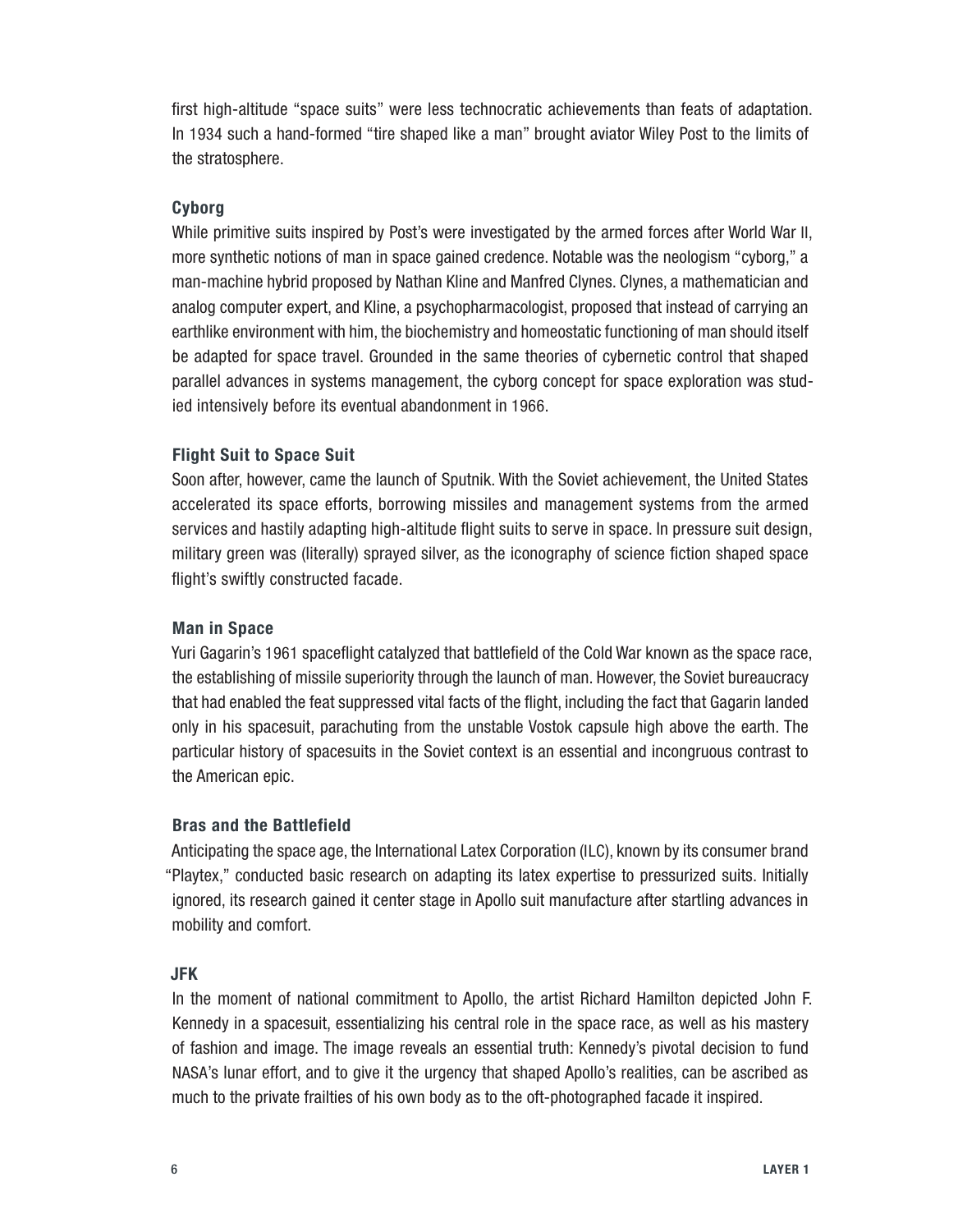# **Contractual Physiology**

Instead of physiologically adapting man for space (as the cyborg model proposed), the groundbreaking research of the space age was into the real, and modest, limitations of the unaltered human body. After literally exhaustive tests, these limits were incorporated into NASA's design systems just as readily as booster thrust or orbital apogees.

## **Simulation**

While the resulting landing on the moon shaped the visual language of our century, a greater influence arguably belongs to the virtual landscapes first crafted by NASA to allow the extensive simulation and training of lunar landings on the tight Apollo schedule. The race to the moon was a massive exercise in parallel real and simulated realities, from necessary advances in computing technology to the huge twin control rooms in Houston that alternately held real and virtual missions.

## **The Moon Suit Plays Football**

Then, in the midst of Apollo's tense timetable, ILC was fired. In the spring of 1965, many NASA engineers, as well as top administrators, favored the military-industrial expertise of the influential Hamilton Standard/United Aircraft Conglomerate, with which ILC had initially been partnered. However, a resulting three-week competition proved the Playtex suit not only better than its military-industrial competitors, but the only suit that could reliably preserve, and extend, human abilities on the moon.

## **Handmade**

ILC's subsequent effort was one of adaptation, both physical and organizational. Handmade assemblages of fabric, latex, and nylon were hand-sewn to minute tolerances, and custom-fitted to each astronaut. Indeed, the production of the suits met both physical and institutional barriers within the military-industrial complex, from X-ray scans to uncover errant pins, to a spirited debate on whether and how clothing sizes, as opposed to serial numbers, could be used to describe variations in individual suits.

### **Hard Suit 1**

Subsequently, the most serious competitor to the ILC suit for later lunar missions was a hard, one-piece suit manufactured by the stratospherically successful (if ultimately disgraced) corporate conglomerate Litton Industries. Even as they failed to meet the standards for lunar use, the streamlined suits were staged by NASA as the future of space travel through the 1970s.

# **"We've Got a Signal!"**

As the lunar landing was a media event, so was it a feat of broadcast technology—particularly at the most-viewed American news source, CBS. Designed at the same time as Kubrick's 2001 (and by the same set designer, Douglas Turnbull), the CBS lunar broadcast soundstage incorporated more simulations, asynchronous sequences, and other trappings of modern broadcasts than any other television event of its time. As well as a cultural touchstone, it was the foundation for our contemporary, 24-hour news cycle.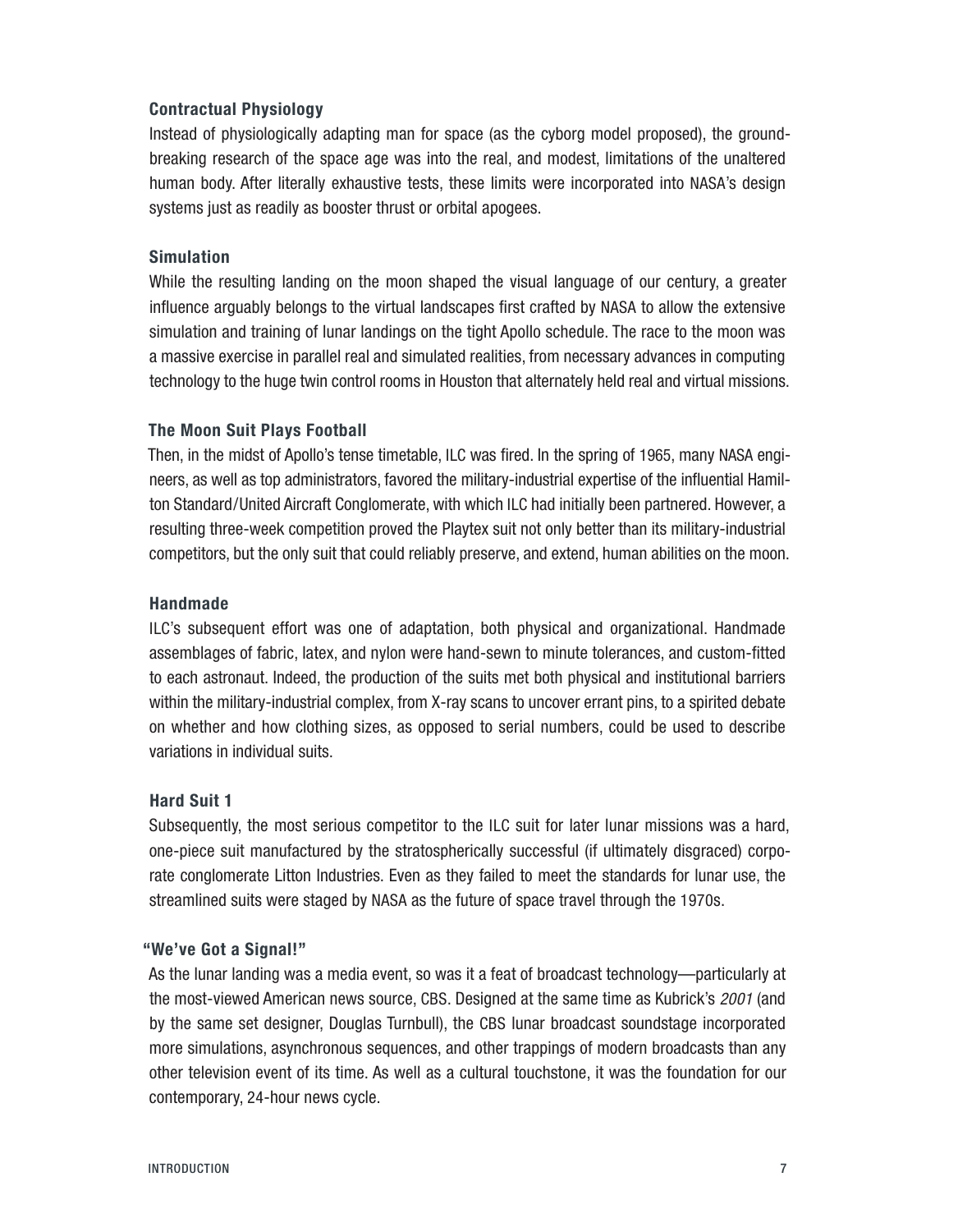## **Hard Suit 2**

Sharing the sleek geometries of CBS's soundstage, the alternative suits most beloved of design historians are the AX series of experimental suits developed by NASA's Ames Research Center. The suits provide important clues to the culture, and contours, that form the most seductive face of the space age.

### **Control Space**

The visual seduction of space systems leads to another vision of control, provided by the Mission Control Room itself. With its implications and mythologies, the multiscreen environments of Houston offer important clues into the architecture of our own mediated milieu.

### **Cities and Cyborgs**

These lessons regarding the body in space could be extended to larger architectural contexts through a system of analogy alone. Yet important historical links exist as well. Systems engineers and policymakers of the late 1960s sought to literally apply the lessons of Apollo to the pressing problems of cities. In these efforts they followed not the soft surface of spacesuits, but rather what they understood as the hard truths of systems engineering. And so, as with the cyborg, the subsequent failure of these efforts was as systematic as it was superficial.

#### **21 Layers**

A vital part of the 21-layered story of the A7L is provided by the idea of layering itself, and the related strategies of redundancy and interdependence. These qualities, shared by the chemical and physical reality of the A7L's 21 layers, also turn out to be essential concepts in examining the vital distinctions between natural and manmade complexity, and the qualities of robustness and fragility that define and separate them.

This final layer considers the lessons of the Playtex suit for our own age. Like the lessons of evolution that govern physical design in natural systems, they are as much in the possibilities opened up by change, as in change itself. These lessons teach us to see the future in context, as a set of possibilities and not a scripted scenario. Instead of creating spaces in our imagined, often masculine image, we may better create new looks, like Dior, out of second glances at the material we have already to hand. These adjacent possibilities offer an essential catalyst to our complex, and common, future.

**1.3**

Astronaut Alan Shepard shown in his B. F. Goodrich spacesuit and Mercury spacecraft "just prior to its being sealed." May 5, 1961.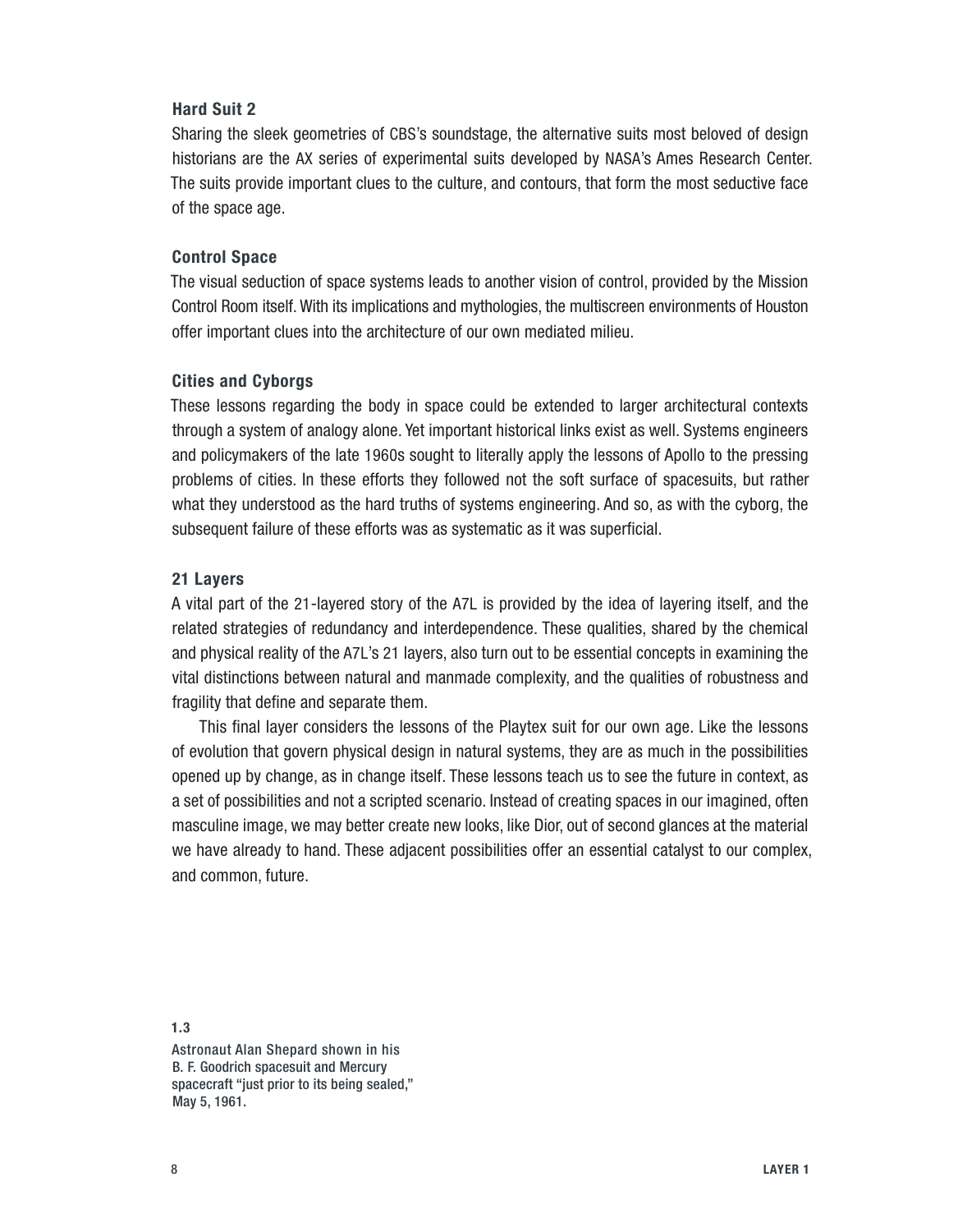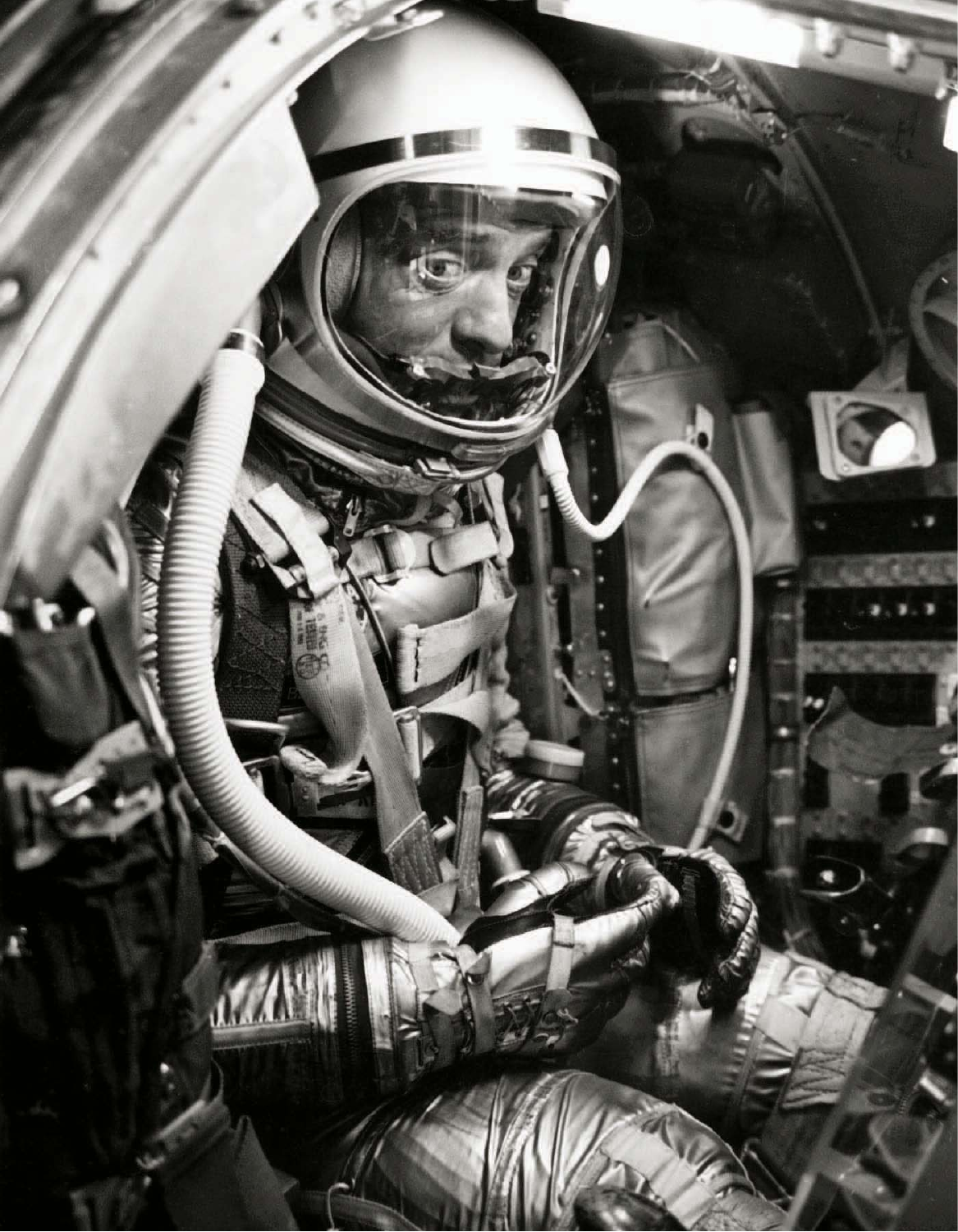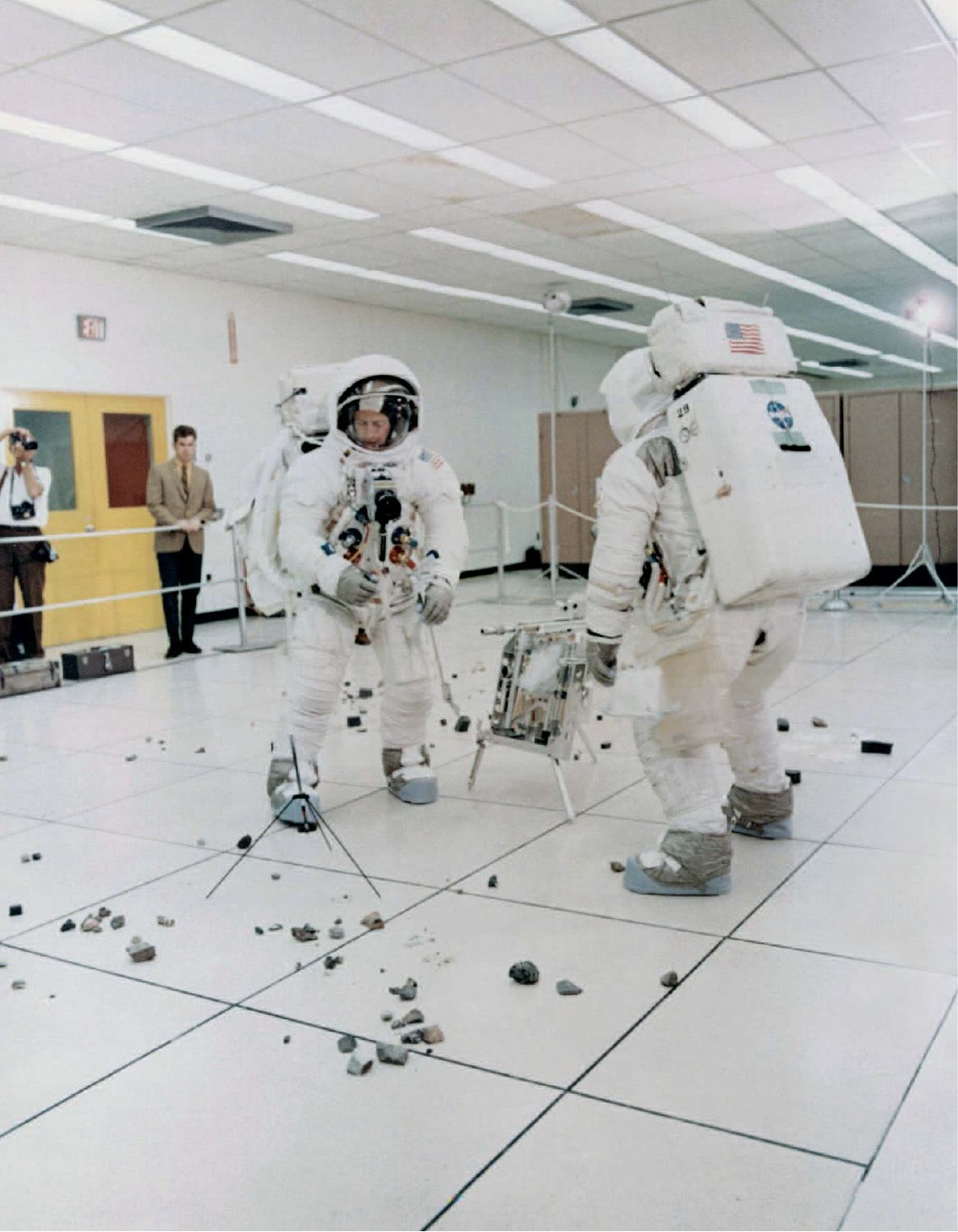#### **ENCAPSULATED MAN**

In his late-life lambasting of "technological organization," The Pentagon of Power, urbanist Lewis Mumford considers Alan Shepard in his Mercury spacecraft, dubbing him "Encapsulated Man." "Here," Mumford announces, "is the archetypal proto-model of Post-Historic Man, whose existence from birth to death would be conditioned by the megamachine, and made to conform, as in a space capsule, to the minimal functional requirements by an equally minimal environment all under remote control."<sup>8</sup> "To survive on the moon," Mumford expands, "he must be encased in an even more heavily insulated garment."

"The astronaut's space suit," Mumford continues, "will be, figuratively speaking, the only garment that machine-processed and machine-conditioned man will wear in comfort."

As we will discover, the silvery, machine aesthetic of the Mercury spacesuit was only a surface, sprayed onto, and hiding, a much more natural interior (in the natural latex pressure bladder, literally so). With due respect to Mumford, therefore, this book makes a contrary assertion. This alternative argument can be understood through a quite different image—that of astronauts Alan Bean and Charles Conrad engaged in one of the innumerable training exercises for their Apollo 12 mission in October of 1969.

The photograph recalls the visual contrasts of 2001's final sequence—and, indeed, the 1968 film relied for its set designs on NASA employees recruited after post-Apollo cutbacks.<sup>9</sup> In a white, tightly managed interior, the two astronauts practice tracking and recording lunar samples, incongruously simulated by a field of rocks on the raised office flooring. Deep inside the Kennedy Space Center, we are presented with an organizational cross section almost as extreme as that shown earlier, on the surface of the moon. As on the moon, we see the complex, human body protected against a hostile environment. Whereas in one case it is a cold vacuum that threatens the body, in the other it is the systems and techniques of the military-industrial complex on earth. Yet in each case, the intermediating, 21-layer A7L presents a reality, not quite animate or inanimate, neither entirely natural nor manmade, that mediates the two, allowing the body to suit itself to a new historic space.

**1.4**

Astronaut Charles Conrad, Jr. (facing camera) simulates picking up lunar samples, while astronaut Alan L. Bean simulates their photographic documentation, five weeks before their launch in Apollo 12, October 6, 1969.